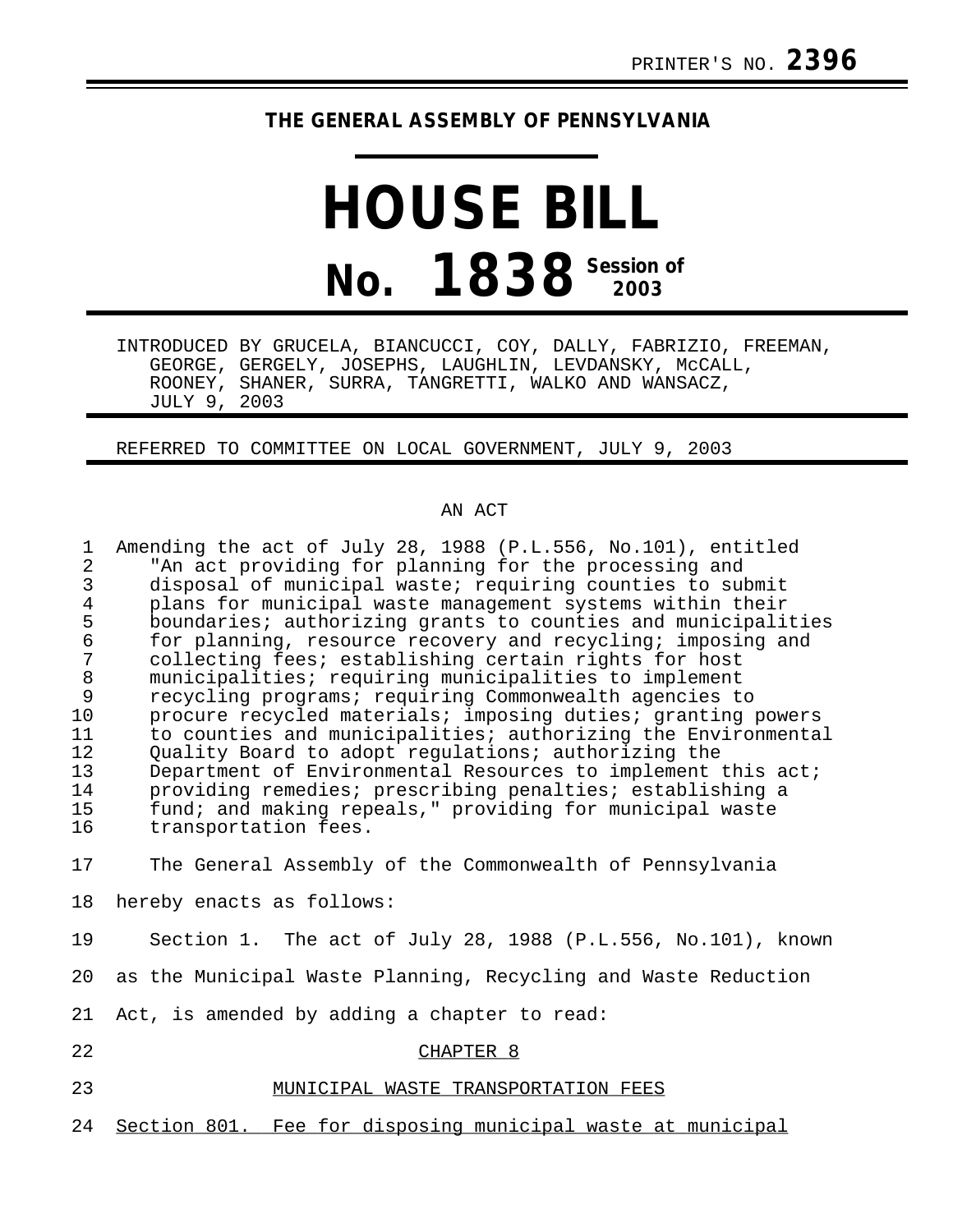| 1              | waste landfills more than 50 miles from site of                       |
|----------------|-----------------------------------------------------------------------|
| $\overline{2}$ | collection.                                                           |
| 3              | Imposition.--There is imposed a municipal waste<br>(a)                |
| 4              | transportation fee of \$2 per ton on all solid waste transported      |
| 5              | to and disposed of at a municipal waste landfill if the solid         |
| 6              | waste is transported to the municipal waste landfill from a           |
| 7              | distance of 50 miles or more. For purposes of calculating             |
| 8              | mileage under this section, all solid waste transported to a          |
| 9              | municipal waste landfill shall be deemed to have been collected       |
| 10             | at the principal place of business of the person transporting         |
| 11             | the solid waste to the municipal waste landfill. The fee shall        |
| 12             | be paid by the operator of each municipal waste landfill to the       |
| 13             | host municipality. If a municipal waste landfill is located in        |
| 14             | more than one host municipality, the paid fee shall be divided        |
| 15             | equally among the host municipalities.                                |
| 16             | (b) Alternative calculation. -- For operators of municipal            |
| 17             | waste landfills that do not weigh solid waste when it is              |
| 18             | received, the fee established by subsection (a) shall be              |
| 19             | calculated so that three cubic yards equal one ton of solid           |
| 20             | waste.                                                                |
| 21             | Section 802. Form and timing of payment.                              |
| 22             | (a) Ouarterly payments.--Each operator of a municipal waste           |
| 23             | facility shall make the municipal waste transportation fee            |
| 24             | payment to the host municipality on a quarterly basis. The fee        |
| 25             | shall be paid on or before the 20th day of April, July, October       |
| 26             | and January for the three months ending the last day of March,        |
| 27             | June, September and December.                                         |
| 28             | <u>Ouarterly reports.--Each fee payment under this section</u><br>(b) |
| 29             | shall be accompanied by a form prepared and furnished by the          |
| 30             | department and completed by the operator. The form shall state        |

20030H1838B2396 - 2 -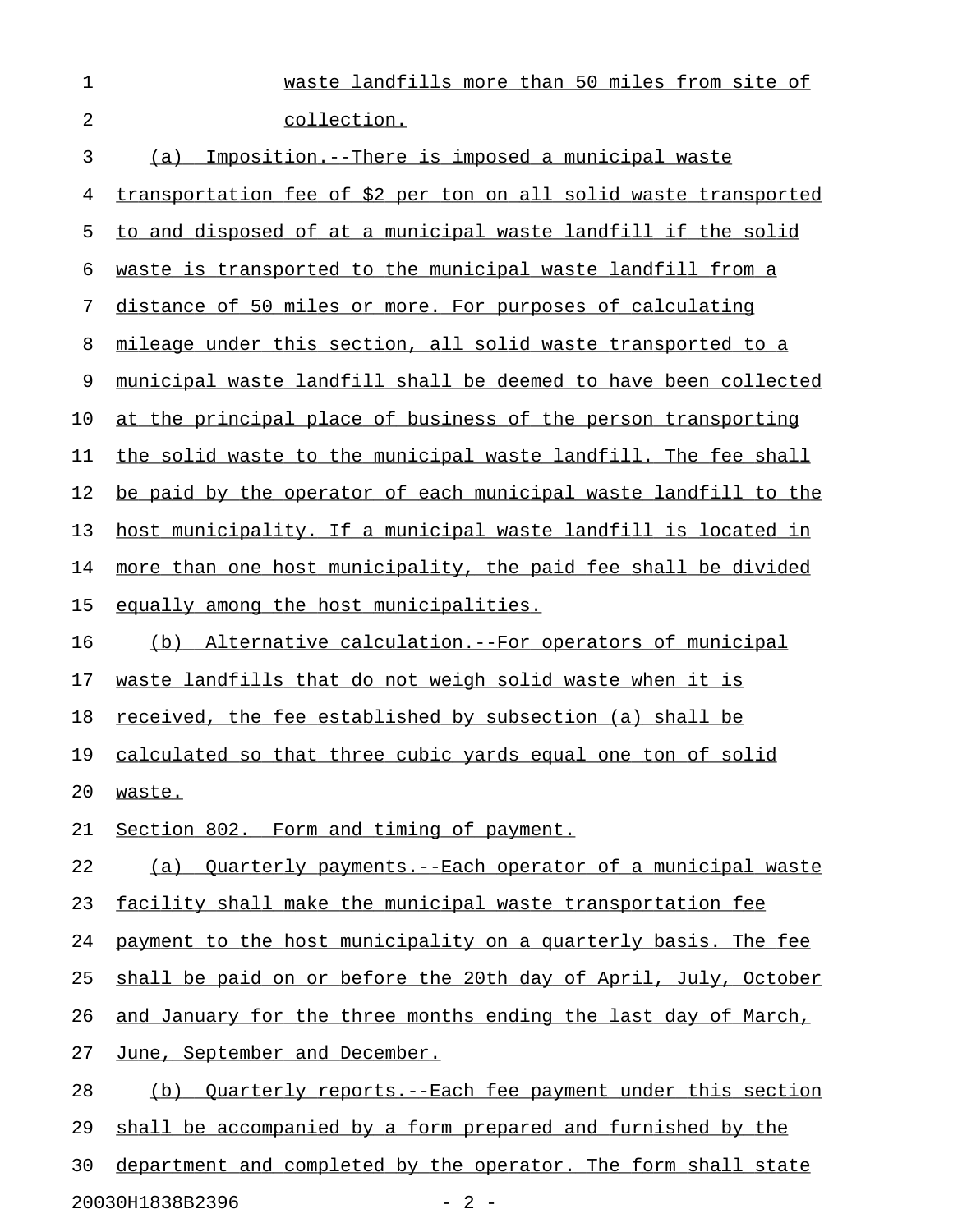| 1  | the total weight or volume of solid waste received by the        |
|----|------------------------------------------------------------------|
| 2  | facility during the payment period and provide any other         |
| 3  | aggregate information deemed necessary by the department to      |
| 4  | carry out the purpose of this act. The form shall be signed by   |
| 5  | the operator.                                                    |
| 6  | (c) Timeliness of payment.--The operator shall be deemed to      |
| 7  | have made a timely payment of the transportation fee if the      |
| 8  | operator complies with all of the following:                     |
| 9  | The enclosed payment is for the full amount owed<br>(1)          |
| 10 | under this chapter and no further action is required for         |
| 11 | collection.                                                      |
| 12 | The payment is accompanied by the required form and<br>(2)       |
| 13 | the form is complete and accurate.                               |
| 14 | The letter transmitting the payment that is received<br>(3)      |
| 15 | by the municipality is postmarked by the United State Postal     |
| 16 | Service on or prior to the final day on which the payment is     |
| 17 | to be received.                                                  |
| 18 | (d) Discount.--Any operator who makes a timely payment of        |
| 19 | the municipal waste transportation fee as provided in this       |
| 20 | section shall be entitled to a credit against the fee payable in |
| 21 | the amount of 1% from the amount of the fee collected.           |
| 22 | Refunds.--Any operator who has overpaid the municipal<br>(e)     |
| 23 | waste transportation fee may file a petition for refund with the |
| 24 | department. If the department determines that the operator has   |
| 25 | overpaid the fee, the host municipality shall refund the         |
| 26 | operator the amount due him, together with interest at a rate    |
| 27 | established pursuant to section 806.1 of the act of April 9,     |
| 28 | 1929 (P.L.343, No.176), known as The Fiscal Code, from the date  |
| 29 | of overpayment. No refund of the fee shall be made unless the    |
| 30 | petition for the refund is filed with the department within six  |
|    | 20030H1838B2396<br>$-3-$                                         |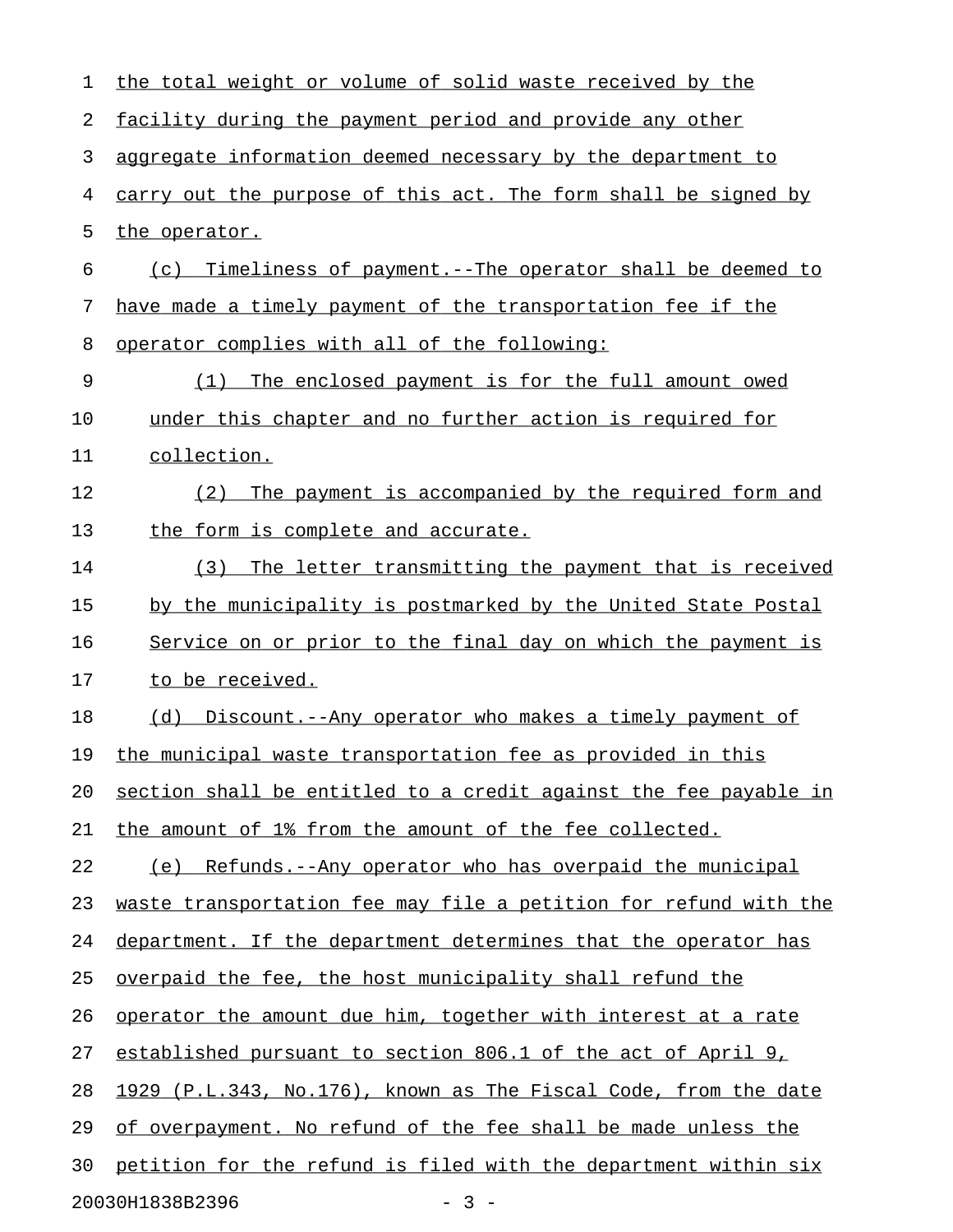| 1  | months of the date of the overpayment.                          |
|----|-----------------------------------------------------------------|
| 2  | (f) Alternative proof of payment.--For purposes of this         |
| 3  | section, presentation of a receipt indicating that the payment  |
| 4  | was mailed by registered or certified mail on or before the due |
| 5  | date shall be evidence of timely payment.                       |
| 6  | Section 803. Collection and enforcement of fee.                 |
| 7  | (a) Interest.--If an operator fails to make a timely payment    |
| 8  | of the municipal waste transportation fee, the operator shall   |
| 9  | pay interest on the unpaid amount due at the rate established   |
| 10 | pursuant to section 806.1 of the act of April 9, 1929 (P.L.343, |
| 11 | No.176), known as The Fiscal Code, from the last day for timely |
| 12 | payment to the date paid.                                       |
| 13 | (b) Additional penalty.--In addition to the interest            |
| 14 | provided for in subsection (a):                                 |
| 15 | (1) If an operator fails to make timely payment of the          |
| 16 | transportation fee, there shall be added to the amount of the   |
| 17 | fee actually due 5% of the amount of such fee.                  |
| 18 | (2) If the failure to file a timely payment is more than        |
| 19 | one month, there shall be added to the amount of the fee        |
| 20 | actually due an additional 5% for each additional month, or     |
| 21 | fraction thereof, during which such failure continues, not to   |
| 22 | exceed 25% in the aggregate.                                    |
| 23 | Assessment notices.--<br>(c)                                    |
| 24 | (1) If the municipality determines that an operator has         |
| 25 | not made a timely payment of the transportation fee, it shall   |
| 26 | send the operator a written notice of the amount of the         |
| 27 | deficiency within 30 days of determining such deficiency. If    |
| 28 | the operator has not provided a complete and accurate           |
| 29 | statement of the weight or volume of solid waste received at    |
| 30 | the facility for the payment period, the municipality may       |
|    | 20030H1838B2396<br>$-4-$                                        |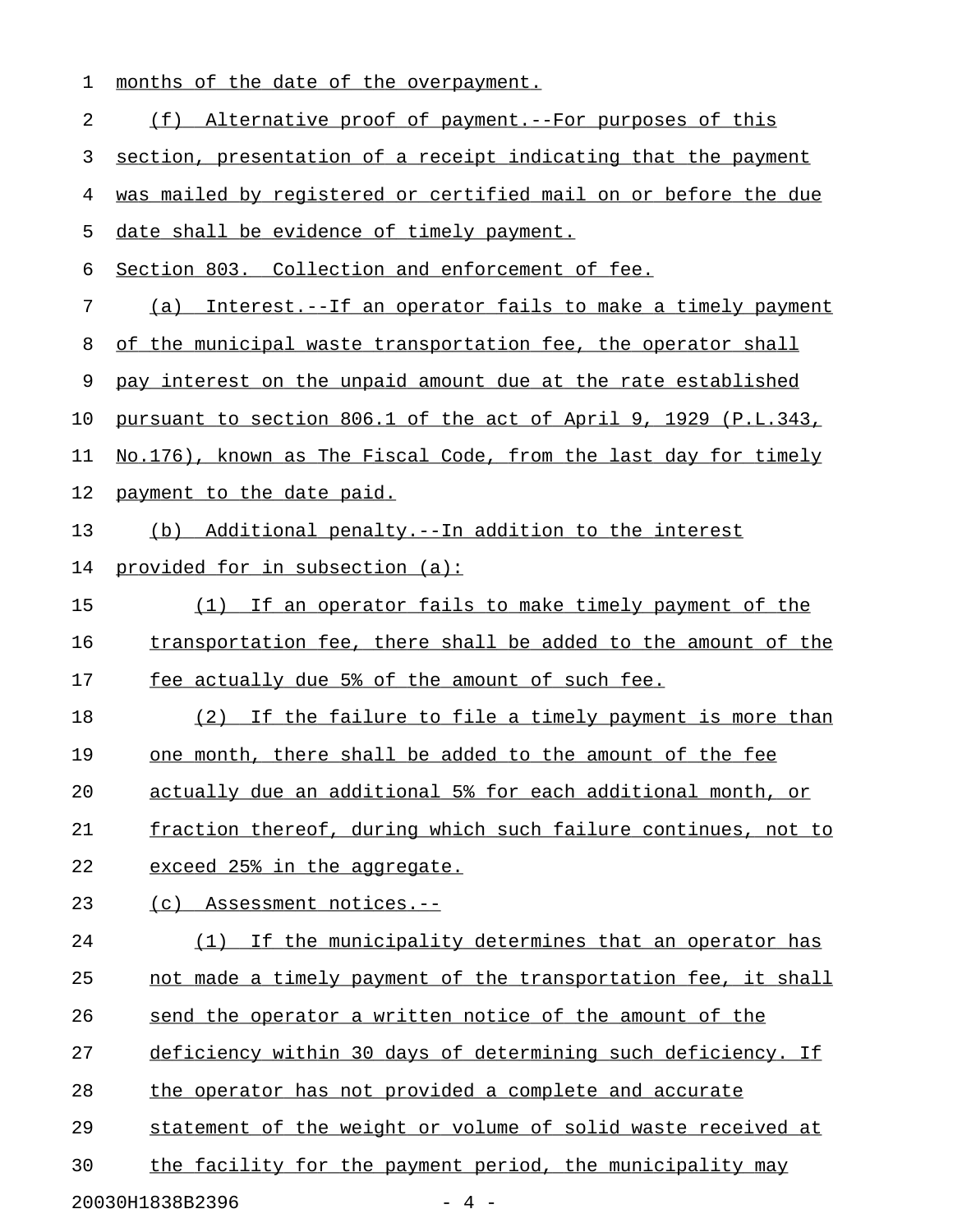1 estimate the weight or volume in its notice.

| $\overline{2}$ | The operator charged with the deficiency shall have<br>(2)    |
|----------------|---------------------------------------------------------------|
| 3              | 30 days to pay the deficiency in full, or if the operator     |
| 4              | wishes to contest the deficiency, to forward the amount of    |
| 5              | the deficiency to the host municipality for placement in an   |
| 6              | escrow account with the State Treasurer or any Pennsylvania   |
| 7              | bank, or to post an appeal bond in the amount of the          |
| 8              | deficiency. The bond shall be executed by a surety licensed   |
| $\mathsf 9$    | to do business in this Commonwealth and shall be satisfactory |
| 10             | to the department. Failure to forward the money or the appeal |
| 11             | bond to the host municipality within 30 days shall result in  |
| 12             | a waiver of all legal rights to contest the deficiency.       |
| 13             | If it is determined through administrative or<br>(3)          |
| 14             | judicial review of the deficiency that the amount of the      |
| 15             | deficiency must be reduced, the host municipality shall       |
| 16             | within 30 days remit the appropriate amount to the operator,  |
| 17             | with any interest accrued by the escrow deposit.              |
| 18             | The amount determined after administrative hearing<br>(4)     |
| 19             | or after waiver of administrative hearing shall be payable to |
| 20             | the host municipality and shall be collectible in the manner  |
| 21             | provided in section 1709.                                     |
| 22             | Notwithstanding any law to the contrary, an action<br>(5)     |
| 23             | brought by a host municipality pursuant to this section must  |
| 24             | be commenced within five years from the date of the           |
| 25             | deficiency.                                                   |
| 26             | (6) If any amount due under this subsection remains           |
| 27             | unpaid 30 days after receipt of notice thereof, the           |
| 28             | department may order the operator to cease receiving any      |
| 29             | solid waste at the facility until the amount of the           |
| 30             | deficiency is completely paid.                                |
|                |                                                               |

20030H1838B2396 - 5 -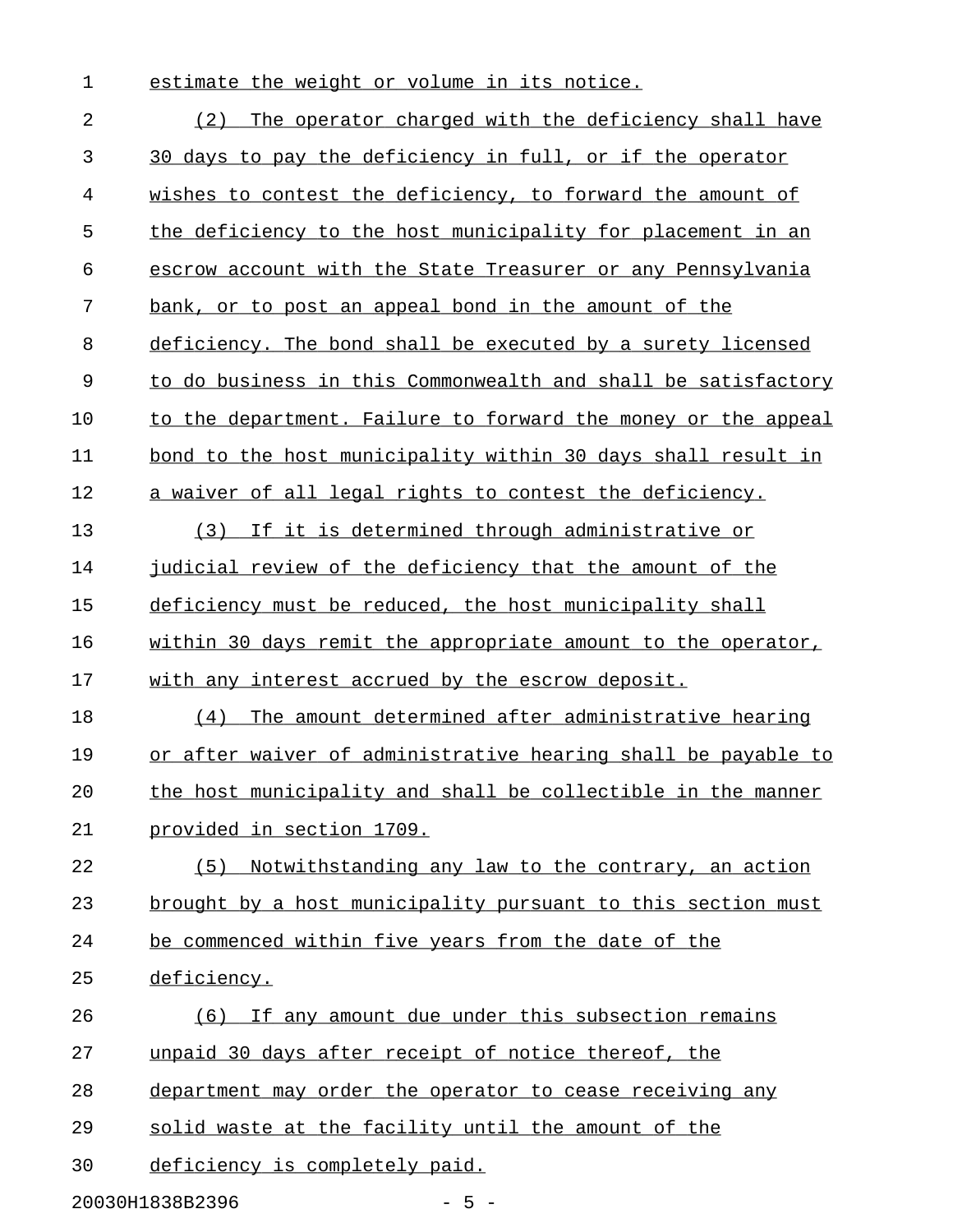| 1  | (d) Filing of appeals.--Notwithstanding any other provision           |
|----|-----------------------------------------------------------------------|
| 2  | of law, all appeals of final department actions concerning the        |
| 3  | fee, including, but not limited to, petitions for refunds, shall      |
| 4  | be filed with the Environmental Hearing Board.                        |
| 5  | (e) Constructive trust.--All transportation fees collected            |
| 6  | by an operator and held by the operator prior to payment to the       |
| 7  | host municipality shall constitute a trust fund for the host          |
| 8  | municipality, and the trust shall be enforceable against the          |
| 9  | operator, its representatives and any person receiving any part       |
| 10 | of the fund without consideration or with knowledge that the          |
| 11 | operator is committing a breach of trust. Any person receiving        |
| 12 | payment of a lawful obligation of the operator from the fund          |
| 13 | shall be presumed to have received the same in good faith and         |
| 14 | without any knowledge of the breach of trust.                         |
| 15 | (f)<br><u>Remedies cumulative.--The remedies provided to the host</u> |
| 16 | municipality in this section are in addition to any remedies          |
| 17 | provided at law or in equity.                                         |
| 18 | Section 804. Records.                                                 |
| 19 | An operator shall keep daily records of all deliveries of             |
| 20 | solid waste to the facility as required by the department,            |
| 21 | including, but not limited to, the name and address of the            |
| 22 | hauler, the source of the waste, the kind of waste received and       |
| 23 | the weight or volume of the waste. A copy of these records shall      |
| 24 | be maintained at the site by the operator for no less than five       |
| 25 | years and shall be made available for inspection by the               |
| 26 | department or the host municipality upon request.                     |
| 27 | Section 805. Surcharge.                                               |
| 28 | Notwithstanding any law to the contrary:                              |

29 (1) An operator may collect the municipal waste

30 transportation fee established by this chapter as a surcharge

20030H1838B2396 - 6 -